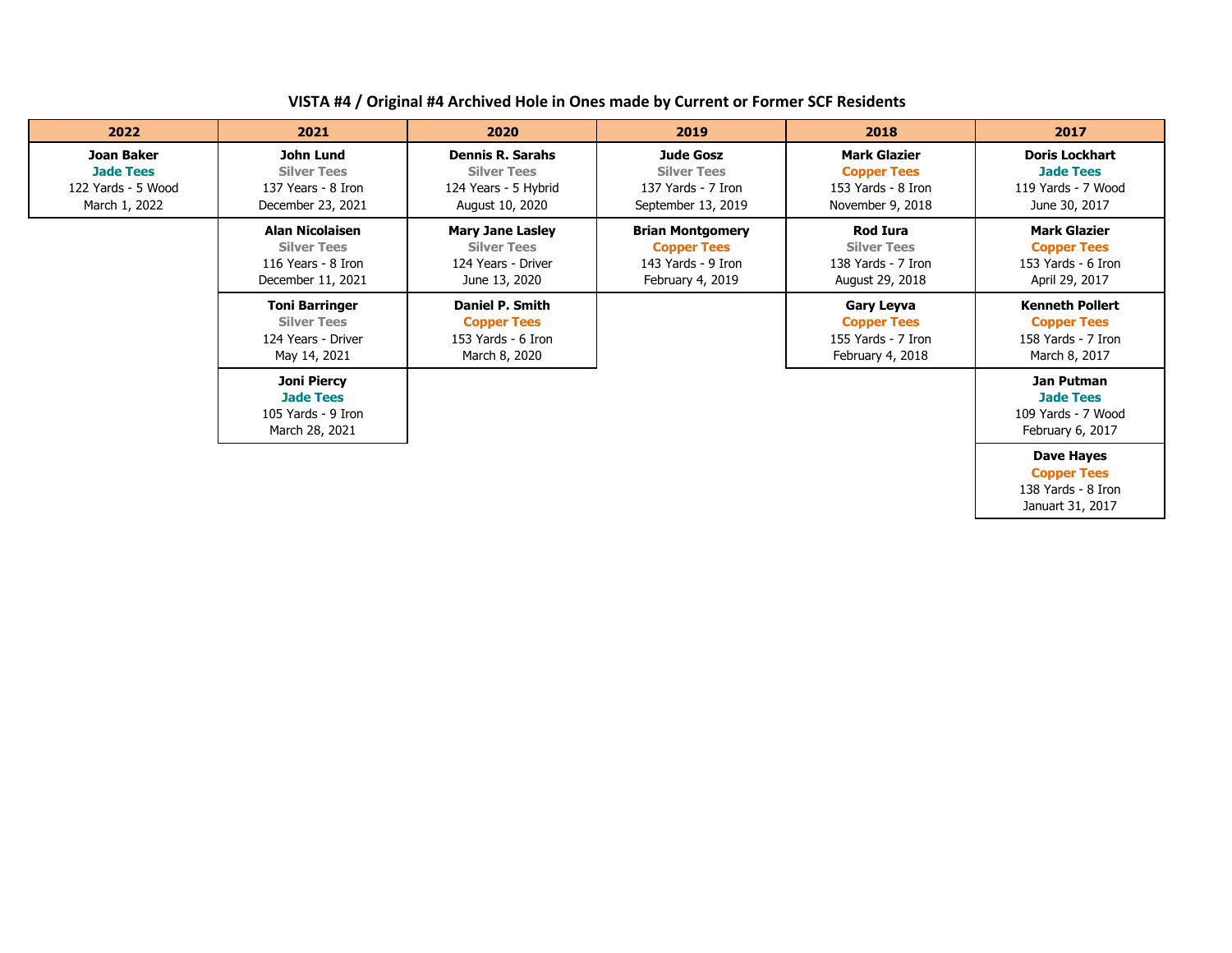## **VISTA #4 / Original #4 Archived Hole in Ones made by Current or Former SCF Residents**

| 2016                                                                                   | 2015                                                                                   | 2014                                                                                  | 2013                                                                                 | 2012                                                                                  | 2011                                                                               |
|----------------------------------------------------------------------------------------|----------------------------------------------------------------------------------------|---------------------------------------------------------------------------------------|--------------------------------------------------------------------------------------|---------------------------------------------------------------------------------------|------------------------------------------------------------------------------------|
| <b>Steven Hinchman</b><br><b>Copper Tees</b><br>140 Yards - 7 Iron<br>October 31, 2016 | <b>Susan Montgomery</b><br><b>Jade Tees</b><br>111 Yards - 8 Iron<br>December 24, 2015 | <b>Darlene Iverson</b><br><b>Jade Tees</b><br>117 Years - 7 Iron<br>December 24, 2014 | <b>Jim Catterall</b><br><b>Silver Tees</b><br>137 Yards - 7 Iron<br>February 6, 2013 | <b>Erna Ference</b><br><b>Jade Tees</b><br>118 Yards - 7 Iron<br>November 6, 2012     | <b>Russ Tesar</b><br><b>Copper Tees</b><br>154 Yards - 6 Iron<br>December 20, 2011 |
| <b>Bruce Jannasch</b><br><b>Copper Tees</b><br>143 Yards - 8 Iron<br>May 1, 2016       |                                                                                        | <b>Sal Califano</b><br><b>Silver Tees</b><br>137 Yards - 9 Iron<br>September 18, 2014 | Jim Johnson<br><b>Silver Tees</b><br>137 Yards - 8 Iron<br>January 9, 2013           | <b>James Roberson</b><br><b>Silver Tees</b><br>137 Yards - 6 Hybrid<br>April 6, 2012  | <b>Rita Odland</b><br><b>Jade Tees</b><br>119 Yards - 8 Iron<br>April 5, 2011      |
| <b>Deanna Minton</b><br><b>Jade Tees</b><br>112 Yards - 7 Iron<br>March 13, 2016       |                                                                                        | <b>Kathy Anthony</b><br><b>Jade Tees</b><br>105 Yards - 9 Iron<br>June 25, 2014       |                                                                                      | <b>Gail Scoggins</b><br><b>Jade Tees</b><br>116 Yards - 9 Iron<br>February 7, 2012    |                                                                                    |
|                                                                                        |                                                                                        | <b>Ronald Feebeck</b><br><b>Copper Tees</b><br>153 Yards - 7 Iron<br>May 9, 2014      |                                                                                      | <b>Bruce Belanger</b><br><b>Copper Tees</b><br>153 Yards - 6 Iron<br>January 13, 2012 |                                                                                    |
|                                                                                        |                                                                                        | <b>Karen Moorhead</b><br><b>Jade Tees</b><br>105 Yards - 9 Iron<br>April 15, 2014     |                                                                                      | <b>Bill Kreager</b><br><b>Black Tees</b><br>168 Yards - 7 Wood<br>January 12, 2012    |                                                                                    |
|                                                                                        |                                                                                        | <b>Linda Wangner</b><br><b>Jade Tees</b><br>105 Yards - 3 Wood<br>April 15, 2014      |                                                                                      |                                                                                       |                                                                                    |